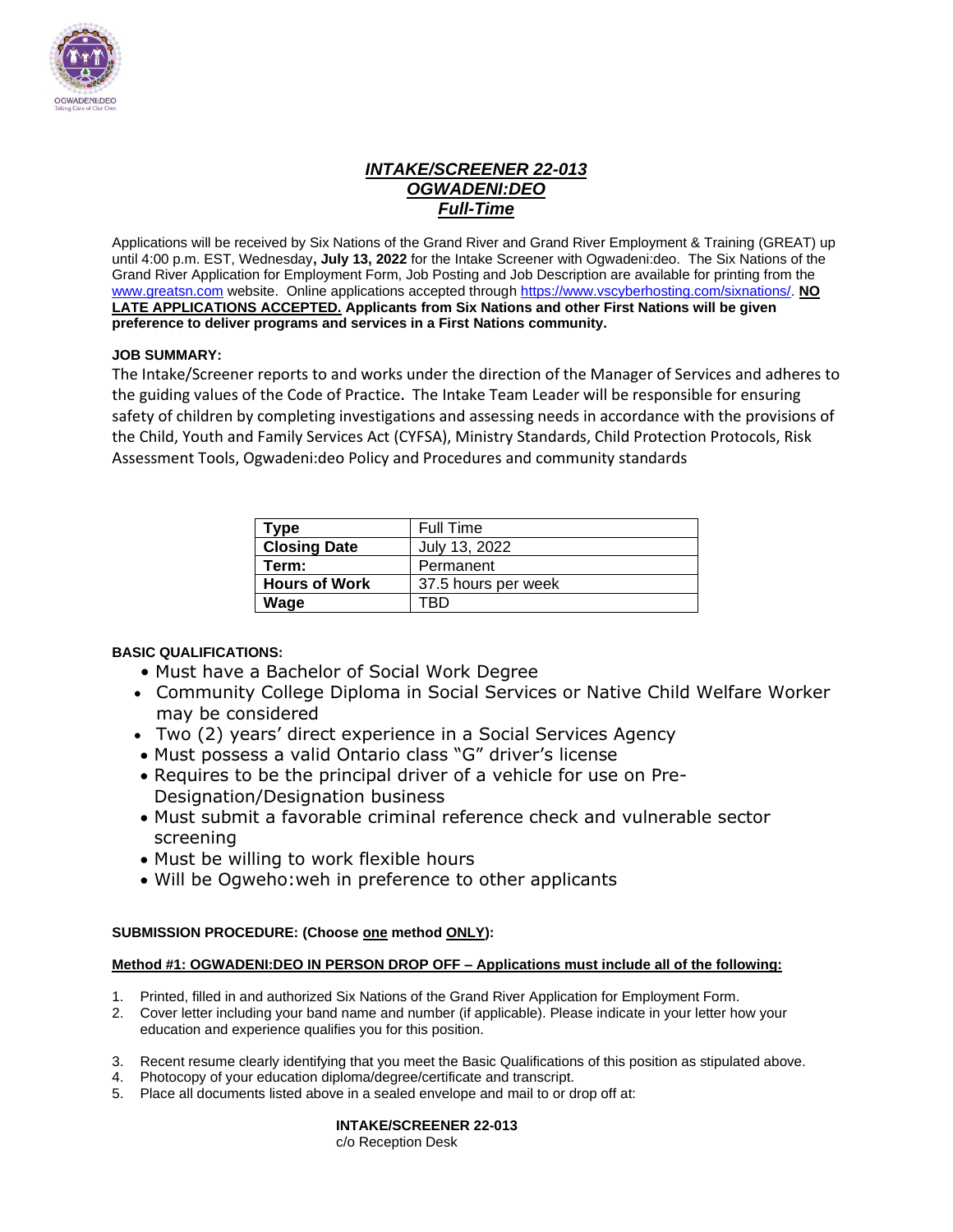

#### 2469 Fourth Avenue Ohsweken, Ontario N0A 1M0 **Business Hours Monday to Friday 8:30 am t0 4:30 pm**

#### **Method #2: EMAIL SUBMISSION**

- 1. Please ensure all required documents are provided/uploaded with your application package, which include:
	- a. Cover letter including your band name and number (if applicable). Please indicate in your letter how your education and experience qualifies you for this position.
		- b. Recent resume clearly identifying that you meet the Basic Qualifications of this position as stipulated above.
		- c. Copy of your education diploma/degree/certificate and transcript.
- 2. Please email application package to David Walpole, Human Resources Coordinator at [oghrc@sixnations.ca](mailto:oghrc@sixnations.ca) a. Please ensure the job title and posting number is in the subject line.
- 3. If you have any questions or need assistance please reach out to David Walpole, Human Resources Coordinator at 519-445-1834 ext 4554 or via email at [oghrc@sixnations.ca.](mailto:oghrc@sixnations.ca)

#### **Method #3: Online**

- 4. Please visit[: https://www.vscyberhosting.com/sixnations/](https://www.vscyberhosting.com/sixnations/) to access our job board and follow the directions to apply.
- 5. Please ensure all required documents are provided/uploaded with your application package, which include:
	- a. Cover letter including your band name and number (if applicable). Please indicate in your letter how your education and experience qualifies you for this position.
	- b. Recent resume clearly identifying that you meet the Basic Qualifications of this position as stipulated above.
	- c. Copy of your education diploma/degree/certificate and transcript.
- 6. If you have any questions or need assistance please reach out to David Walpole, Human Resources Coordinator at 519-445-1834 ext 4554 or via email at [oghrc@sixnations.ca.](mailto:oghrc@sixnations.ca)

#### **Method #4: GREAT – Applications must include all of the following:**

- 6. Printed, filled in and authorized Six Nations of the Grand River Application for Employment Form.
- 7. Cover letter including your band name and number (if applicable). Please indicate in your letter how your education and experience qualifies you for this position.
- 8. Recent resume clearly identifying that you meet the Basic Qualifications of this position as stipulated above.
- 9. Photocopy of your education diploma/degree/certificate and transcript.
- 10. Place all documents listed above in a sealed envelope and mail to or drop off at:

#### **INTAKE/SCREENER 22-013**

c/o Reception Desk Grand River Employment & Training (GREAT) P.O. Box 69, 16 Sunrise Court Ohsweken, Ontario N0A 1M0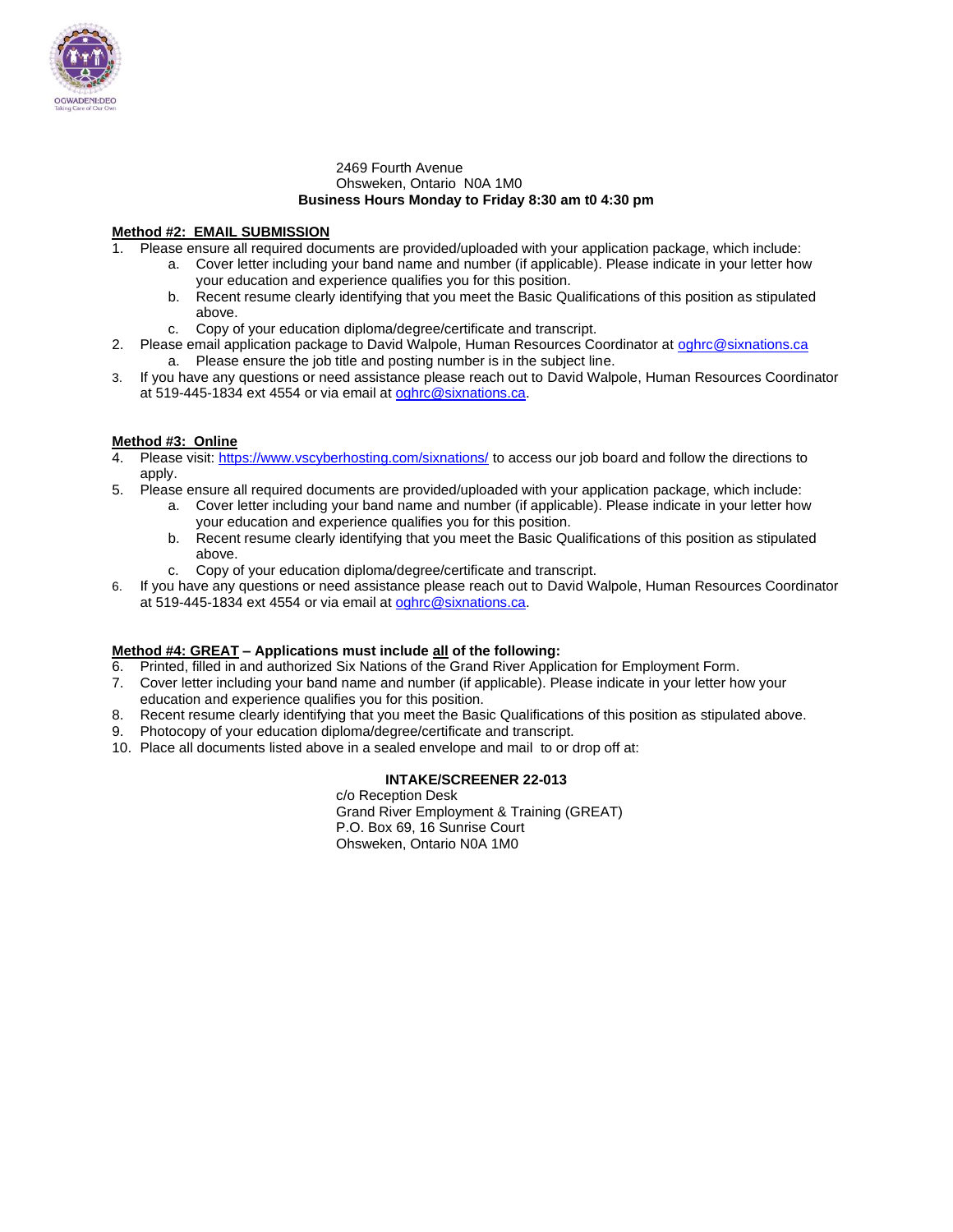

# **INTAKE/SCREENER**

# **Guiding Values for our Code of Practice**

- Ganigo'hi:yo/Ka'nikonhri:io (Good Mind)
- Adeniaohsra'/Onkwa'tenniten:ro (Compassion and Kindness)
- Dedwadadrihwanohkwa:k/Onkwatennitenrosera (Respecting one another)
- Degayenawa'ko:ngye/Tetewaterihwakwenyenhstak (Working together)
- Degayenawako:ngye'/Tetewakyenwakontye (Assisting one another)
- Esadatgehs/Enhsatakenhse (Self-relection on actions taken)
- Gaihwaedahgoh/Karihwayentahkwen (Taking responsibility)
- Gasgyao:nyok/Kahretsyaronhsera (Encouragement)
- Gasasdenhsra/Ka'shatstenhsera (Strength/supportive to one another)
- Drihwawaihsyo/Ka'nikonhratoken (Honest and moral conduct)
- Sgeno/Sken:nen (Peaceful thoughts and Actions)

# **REPORTING RELATIONSHIP**

The Intake Worker reports to and works under the discretion of the Child Protection Team Leader and adheres to the guiding values of the Code of Practice.

# **PURPOSE AND SCOPE OF THE POSITION**

The Intake Worker will be responsible for ensuring the safety of children by completing investigations and assessing needs in accordance with the provisions of the Child, Youth and Family Services Act (CYFSA), Ministry Standards, Child Protection Protocols, Risk Assessment Tools, Ogwadeni:deo Policy and Procedures and community standards.

# **RESPONSIBILITIES AND SUPPORT TO EMPLOYEES**

- Conduct child protection investigations and asses risk to children and youth in accordance with the Child, Youth and Family Services Act (CYFSA).
- Receive and review referrals and requests for service to determine eligibility and jurisdiction.
- Conduct case investigations including interventions in crisis situations.
- Assess risk to children utilizing risk and assessment tools, standards and guidelines and Ogwadeni:deo policies and procedures.
- Conduct joint investigations and home visits with police as appropriate to ensure the safety of children.
- Interview and assess all parties involved including referral source, children and extended families.
- Obtain information from the "Fast Tract Information" system and any other Children's Aid Societies.
- Complete assessments for the purpose of formulating treatment and service plans.
- Provide short-term counselling services to children and families and make appropriate referrals.
- Consult with community partners in developing appropriate extended family and Alternative Care placements and admit children into the care and custody of Ogwadeni:deo when necessary.
- Prepare children for admission into care of Ogwadeni:deo.
- Prepare and complete legal documentation for children coming into care.
- Document, complete and coordinate all requirements for court hearings.
- Appear as a witness in child welfare, criminal or family court.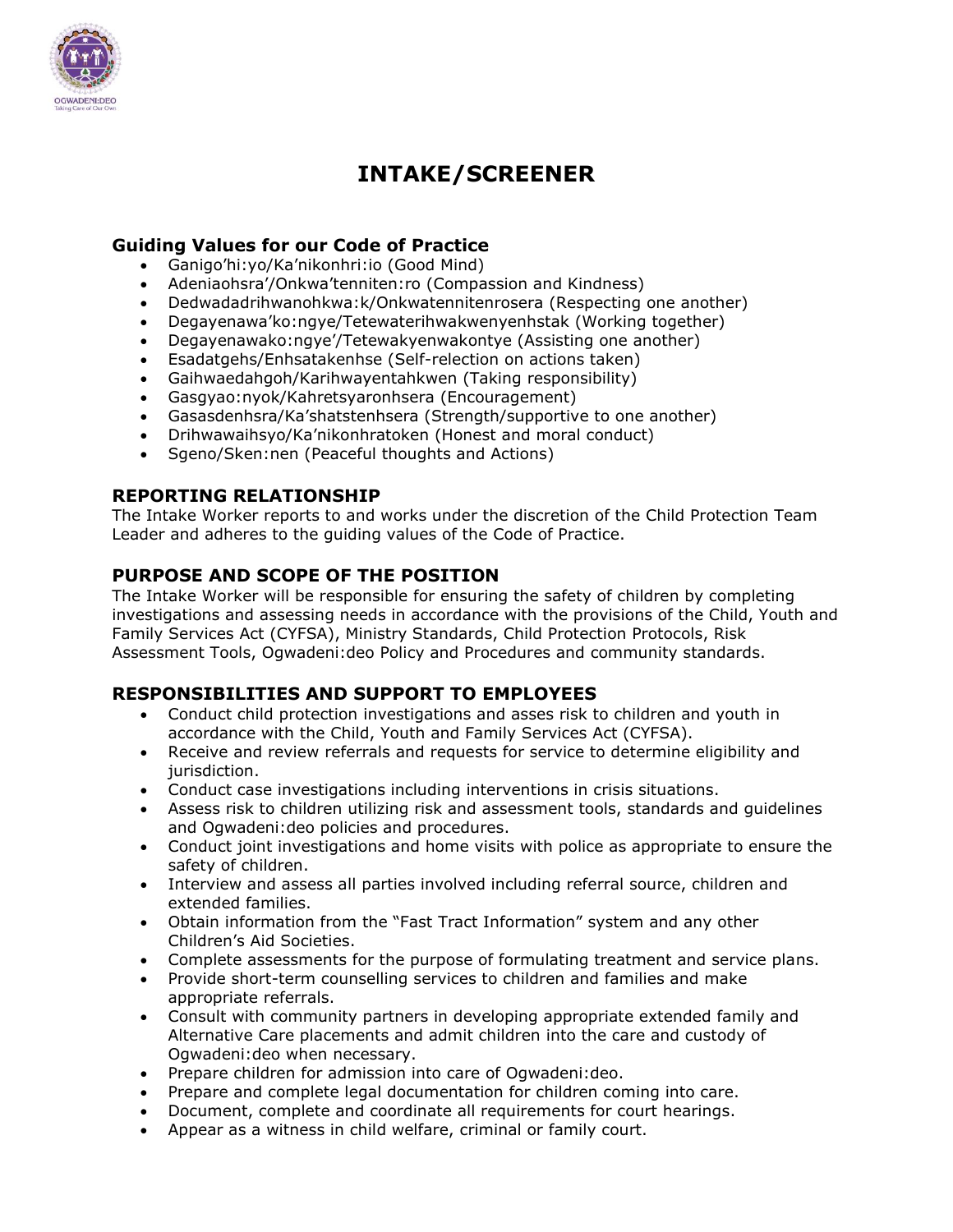

- Prepare children and families for the transfer of service from Intake and Investigation to Ongoing Services.
- Prepare and attend transfer interviews and conferences.
- Complete all case management reporting and recording requirements as required.
- Ensure completion of People profile, intake and new referral information in Agency database.
- Ensure completion of Ogwadeni:deo prescribed case management notes within the prescribed timeframe.
- Ensure completion of Investigation of Allegation & Concerns Module, Safety Assessment, Risk Assessment.
- Comprehensive Protection Assessment, Plans of Service, 90 Day Eligibility Review and Case Activity Modules.
- Prepare admission information for children admitted into care.
- Obtain supervisory approval and sign off on case recording documentation.
- Collaborate with First Nation designated authority in making decisions regarding investigations and service plans.
- Work collaboratively and cooperatively at all levels in order to support the use of a family-centered, strengths-based child focussed practice while assisting families in building their capacities to provide safe and nurturing environments for children.
- Demonstrate behaviours, actions and attitudes that are consistent with Ogwadeni:deo vision, mission and values.
- Provide opportunities for the enhancement and development of positive cultural identities of the children, families and communities served.
- Ensure appropriate communication and consultation with Supervisor at appropriate times.
- Ensure effective and professional communications with all internal and external service providers including Alternative Care homes, police, schools and medical professionals. Share information according to privacy and/or confidentiality guidelines.
- Work respectfully, positively, professionally and collaboratively with team members.
- Complete administrative functions, reports and adhere to Ogwadeni:deo policies, procedures and relevant practice.
- Ensure confidentiality and safekeeping of all Ogwadeni:deo documents and records.
- Develop and maintain a detailed work plan of activities.
- Develop and maintain accurate, up-to-date and concise work files.
- Prepare and deliver reports.
- Work in compliance with Occupational Health and Safety Act and any other relevant legislation.
- Prepare and submit monthly reports, attendance records and travel expense claims.
- Follow the Ogwadeni:deo's Human Resources, Finance and other policies and procedures in the performance of duties.
- Any financial matters shall adhere to financial policies.
- Provide financial support to both temporary and permanent care providers that are within the team's budget allocation, and recommends Ogwadeni:deo's management team that the financial support be provided when the cost of support exceeds budget allocation.
- Participates in the development of the annual budget and expenditure plan based on the identification of team support and programming requirements.
- Establish partnerships and networking with other agencies.
- Maintains regular communications with other community-based and external service providers pertinent to sharing general information, sharing ideas about effective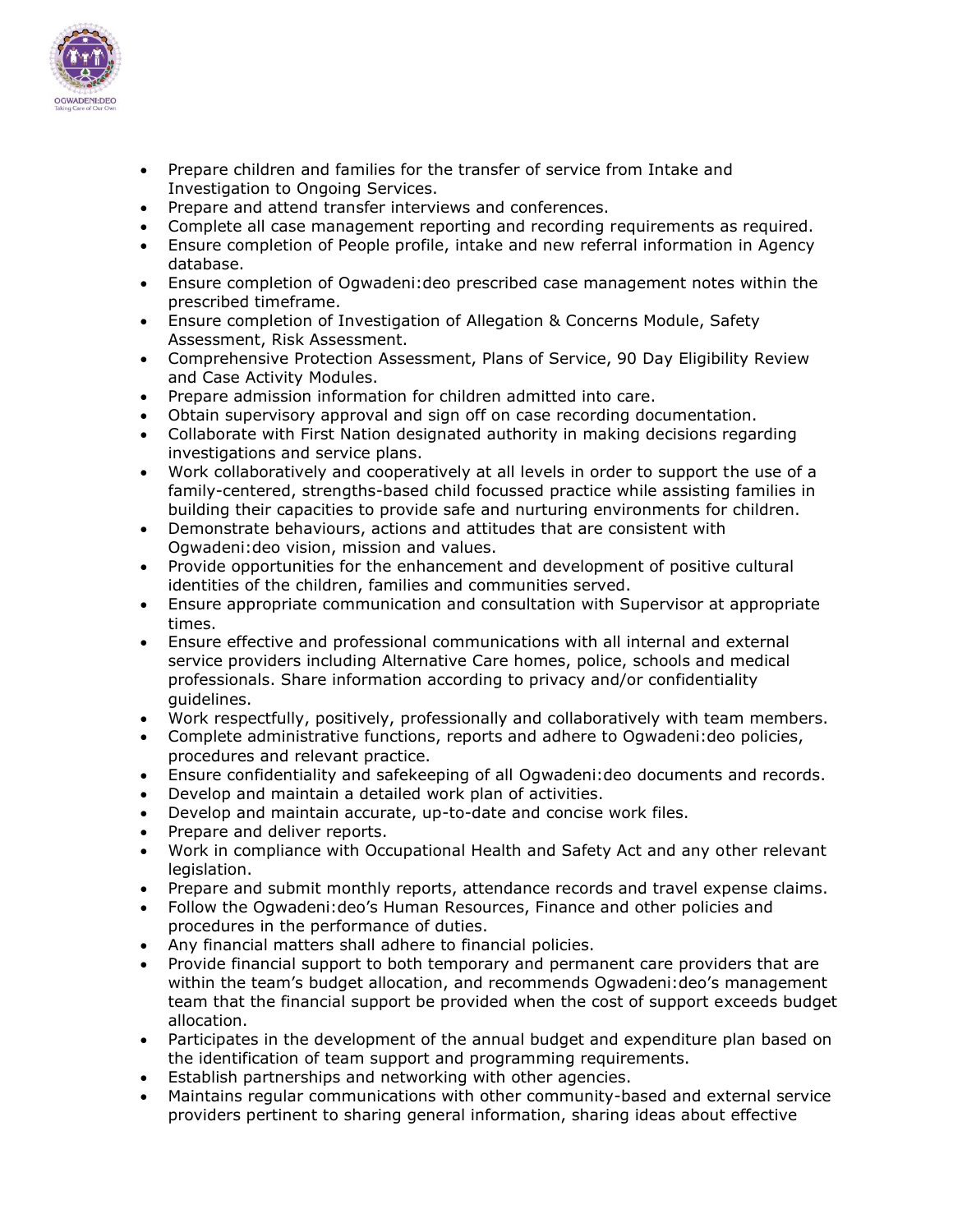

protective interventions and service delivery and encouraging maximum coordination of program services.

- Participate in the development of protocols and collaboration agreements respecting such matters as referral, information sharing, confidentiality, case conferencing, service ability, care/support planning, police involvement, role and involvement of protection program staff in service provision by other agencies.
- Participate in public forums, including the media, to communicate the responsibilities and practices of Ogwadeni:deo and to develop and maintain public support.

# **ASSISTING ONE ANOTHER**

Ensures the effective implementation of other duties as determined by their Supervisor, including the provision of:

- Ensures the effective implementation of other duties as determined by Ogwadenideo's Management Team including the provision of service planning, organizational excellence and evaluation.
- Assists with the process of monitoring the adequacy of existing policies, procedures and standards of the organizational structure and developing recommended revisions where required.
- Assists with the process of identifying and substantiating evolving needs of children, youth, their families and the design services required to address changing needs.
- Assists with the preparation of weekly, monthly, quarterly and annual services reporting as directed.
- Other duties as required and assigned.

### **WORKING CONDITIONS**

This position, given that the primary responsibility is to ensure the safety of children/youth who are alleged to be and may be found to be need of protection and interacting with families in relation to sensitive issues can involve considerable mental and emotional stress, especially where the staff are involved in traumatic situations.

### **STRENGTH/SUPPORTIVE TO ONE ANOTHER**

With the Ogwadeni:deo Senior Manager of Services

Takes direction from and works closely with the Manager of Services on a day-to-day basis in supporting the Director in fulfilling their obligations to the Ogwadeni:deo Community Commission, the Six Nations Community and Ogweho:weh families residing within the designated jurisdiction.

With Other Ogwadeni:deo Program Managers, Supervisors and staff

Provides information and assistance, and works in a cooperative and courteous manner in support of the Manager of Services and the Director in ensuring mutuallyserved employees receive the best possible, coordinated service.

With the Community

Acts as a role model and represents and promotes the Ogwadeni:deo Program in a courteous, cooperative and professional manner.

With the Ministry of Child and Community Services

Acts in a respectful manner in all communications with the Ministry to ensure compliance of standards, particularly crown ward file review, cyclical reviews, inquests and serious occurrence reporting.

### **SELF REFLECTING ON ACTIONS**

Errors in carrying out the responsibilities of the position could result in: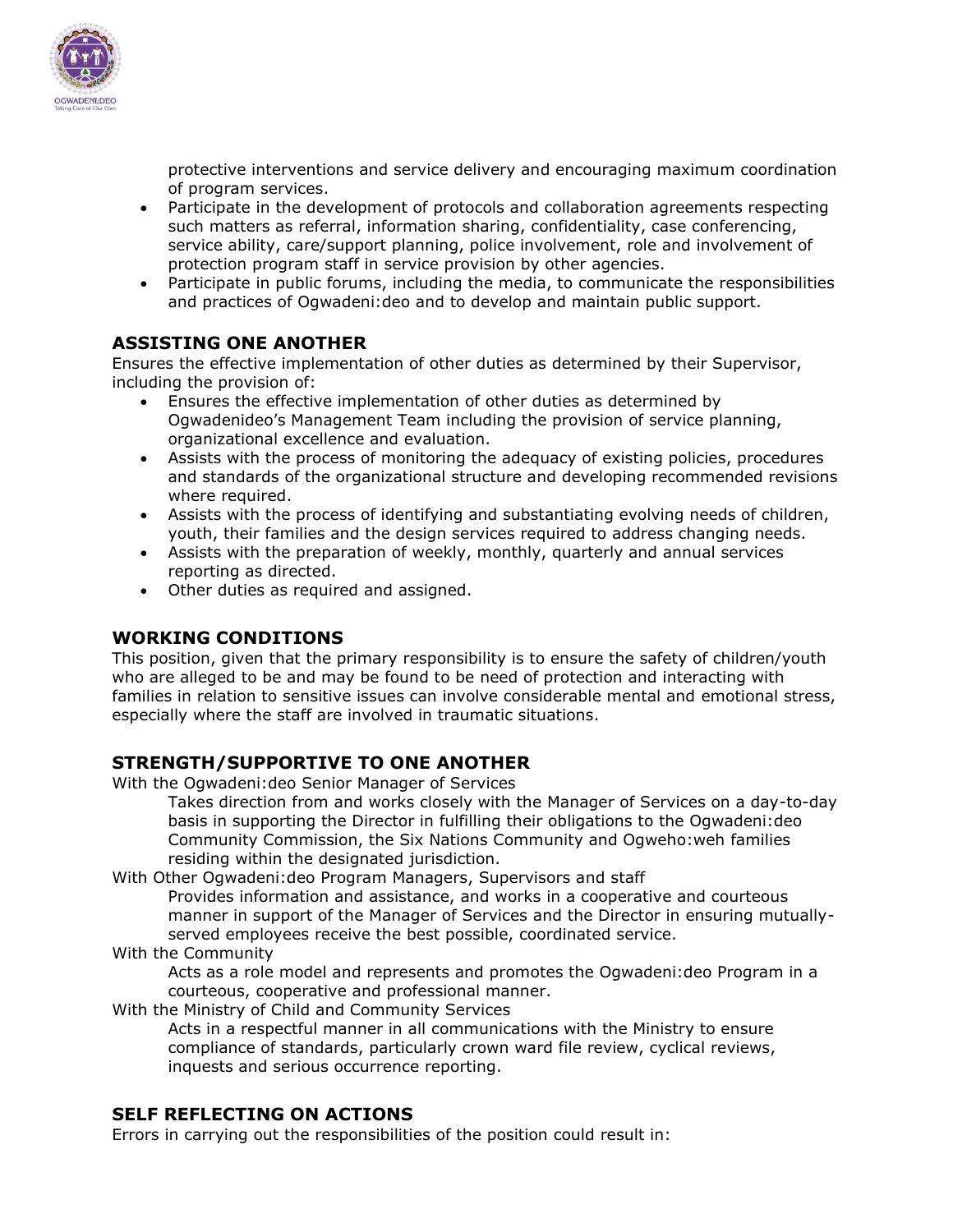

- Loss of credibility, trust and public confidents in the Ogwadeni:deo program.
- Harm or injury to employees or children/youth and their families.
- Legal and/or financial liabilities.
- Loss of protection designation and program funding.

# **TAKING RESPONSIBILITY**

An Intake Worker is to act as directed within the requirements of Ogwadeni:deo policies, procedures and standards and code of practice approved by the Ogwadeni:deo Commission; but, periodically, in the absence of a Team Leader, has the delegated responsibility to make decisions that are within the authority of that absent staff member.

# **QUALIFICATIONS**

### **Basic/Mandatory Requirements**

The successful applicant:

- Must have a Bachelor of Social Work Degree.
- Community College Diploma in Social Services or Native Child Welfare worker may be considered.
- Child Welfare Authorization Training preferred.
- Two years' direct experience in a Social Services Agency.
- Must have a valid "G" class driver's license.
- Must submit a favourable criminal reference check and vulnerable sector screening.
- Must be willing to work flexible hours.

### **Knowledge Requirements**

The successful applicant:

- Will have knowledge of Ogwadeni:deo programs and services.
- Will have respect for sensitivity towards as well as knowledge and understanding of Haudenosaunee culture, traditions and the Seven Grandfather Teachings.
- Will be knowledge of the Child, Youth and Family Services Act (CYFSA).
- Will be knowledgeable in Family Risk Assessment and Strengths and Needs Assessment as well as the Eligibility Spectrum.
- Familiarity with Bill C-92, An Act Respecting First Nations is preferred.
- Will have knowledge of external services and service agencies.
- Will have knowledge of the stages and milestones of child development from birth to adolescence.

### **Ability Requirements**

The successful applicant(s) must demonstrate ability to:

- Have excellent interpersonal skills.
- Demonstrate capability in crisis intervention, conflict resolution, mediation and problem solving.
- Communicate effectively in both written and oral communication.
- Possess strong organizational and administrative skills.
- Be proficient in completing legal documentation.
- Have excellent computer skills.
- Work with First Nations communities and people.
- Work within and meet tight deadlines.
- Take initiative and work independently.
- Work within a team environment.
- Meet deadlines and work flexible hours.
- Work with confidential and sensitive information.